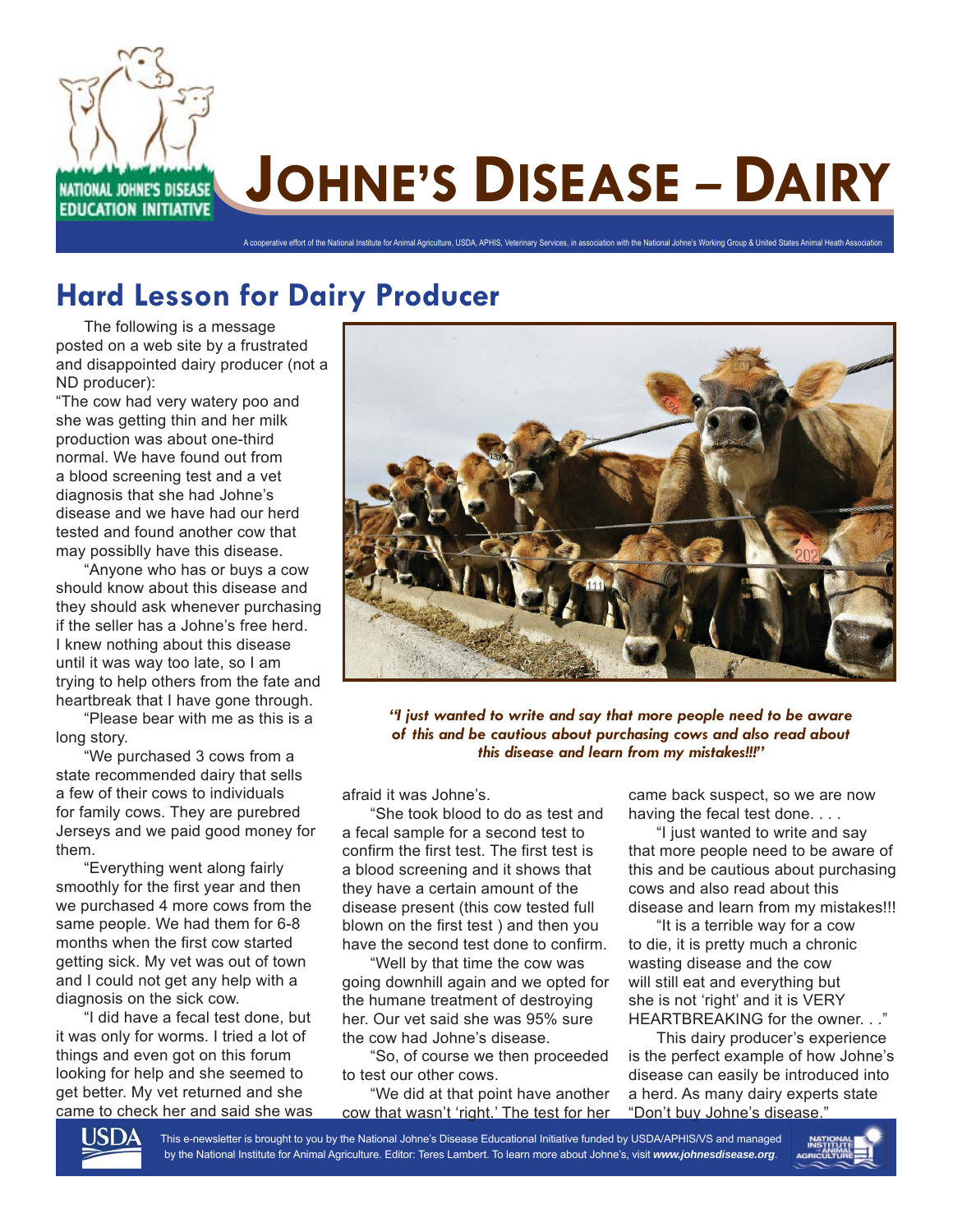## **Johne's Disease– Veterinarian Roundtable**

Three veterinarians participated in a brief question-and-answer interview about Johne's disease as it relates to seedstock producers and those who purchase animals from seedstock producers. Here are the remarks provided by Jesse Vollmer, DVM, and the Designated Johne's Coordinator for North Dakota; Don Hansen, DVM, Oregon Department of Agriculture state veterinarian; and Michelle Arnold, DVM, large ruminant extension veterinarian, University of Kentucky.

#### *Question #1:* **Purebred breeders are in the business to market cattle. How important is it that seedstock breeders know their herd's Johne's disease status?**

 **Dr. Jesse Vollmer:** From a marketing standpoint, it is hugely important that seedstock producers know their Johne's disease status. Three key reasons for knowing if you are a low-risk herd are to 1) build confidence in their customers; 2) to limit your liability; and 3) to do the right thing and not spread *Mycobacterium avium* ssp. *paratuberculosis (MAP)* to your customers' herds.

**Dr. Don Hansen:** Prevention is the name of the game. In general, I think purebred breeders are smart to document their Johne's disease infection status. They are selling genetics and they do not need to sell Johne's disease as well.

 If purebred breeders are marketing their herd as a healthy, low-risk herd, then Johne's disease is one of the diseases that they should have tested



*Don't buy Johne's disease! Purchase replacements from a herd that has individual cow/offspring records, good management practices and is currently a Johne's disease test-negative herd. A second choice would be to purchase replacements from an owner who will sign a statement with the veterinarian of record that states, to the best of their knowledge,*  Johne's disease has not been in the herd for the past five years.

for and know their herd's status.

 Purebred breeders sometimes feel like they are in a "Catch 22" situation. If they test for Johne's disease and find it, they may be out of the business. If they test for Johne's disease and do not find it, they may be challenged because some buyers unfortunately perceive "if you test for it, you must have it." In a worst case scenario, if seedstock producers do not test for Johne's disease and someone buys an infected animal from them, they may be liable and may be out of the business.

 **Dr. Michelle Arnold:** Seedstock producers should anticipate buyers of breeding livestock wanting to purchase animals that are not *MAP* infected.

 Seedstock herd owners are commonly reluctant to test for Johne's disease for fear that a positive diagnosis will ruin their reputation. However, a herd's reputation may be damaged much more severely by selling a *MAP*-infected animal to a customer and introducing this contagious, incurable disease into his or her herd.

 The Voluntary Bovine Johne's Disease Control Program specifies the testing requirements to officially classify the herd. The higher the classification level, the lower the risk for transmitting Johne's disease. The more years of testing following this consistent regimen will yield greater confidence and knowledge of the true Johne's status of the herd.

#### *Question #2:* **What questions about Johne's disease should beef/dairy producers who purchase cattle be asking?**

**Dr. Jesse Vollmer:** I would ask the Johne's disease status of the herd because it can be so economically devastating. Cows are expensive. If you take a cow that should have a longevity of 10 to 12 years in a herd and you're culling her early, you're losing production on that animal. In addition, it can be extremely costly and time consuming to control the disease once it's in your herd. Producers should take steps to not buy Johne's disease.

**Dr. Don Hansen:** Any time you purchase from a herd and take those animals into your herd you're taking a biosecurity risk. It's not correct to assume the cattle that you are purchasing are free from disease—any disease, including Johne's disease.

 From my perspective, if a buyer is concerned about Johne's disease, he should be the one doing the asking. We live in a buyer beware culture. This may sound callous, but it's just safe business practice.

 I suggest that buyers ask if the herd has been tested for Johne's disease, what the test results have shown and the herd's official classification level if it's participating in the Voluntary Bovine Johne's Disease

> **To learn more about Johne's disease prevention and control, please contact your state Designated Johne's Coordinator. A list of state DJCs is available online at**  *www.johnesdisease.org***.**